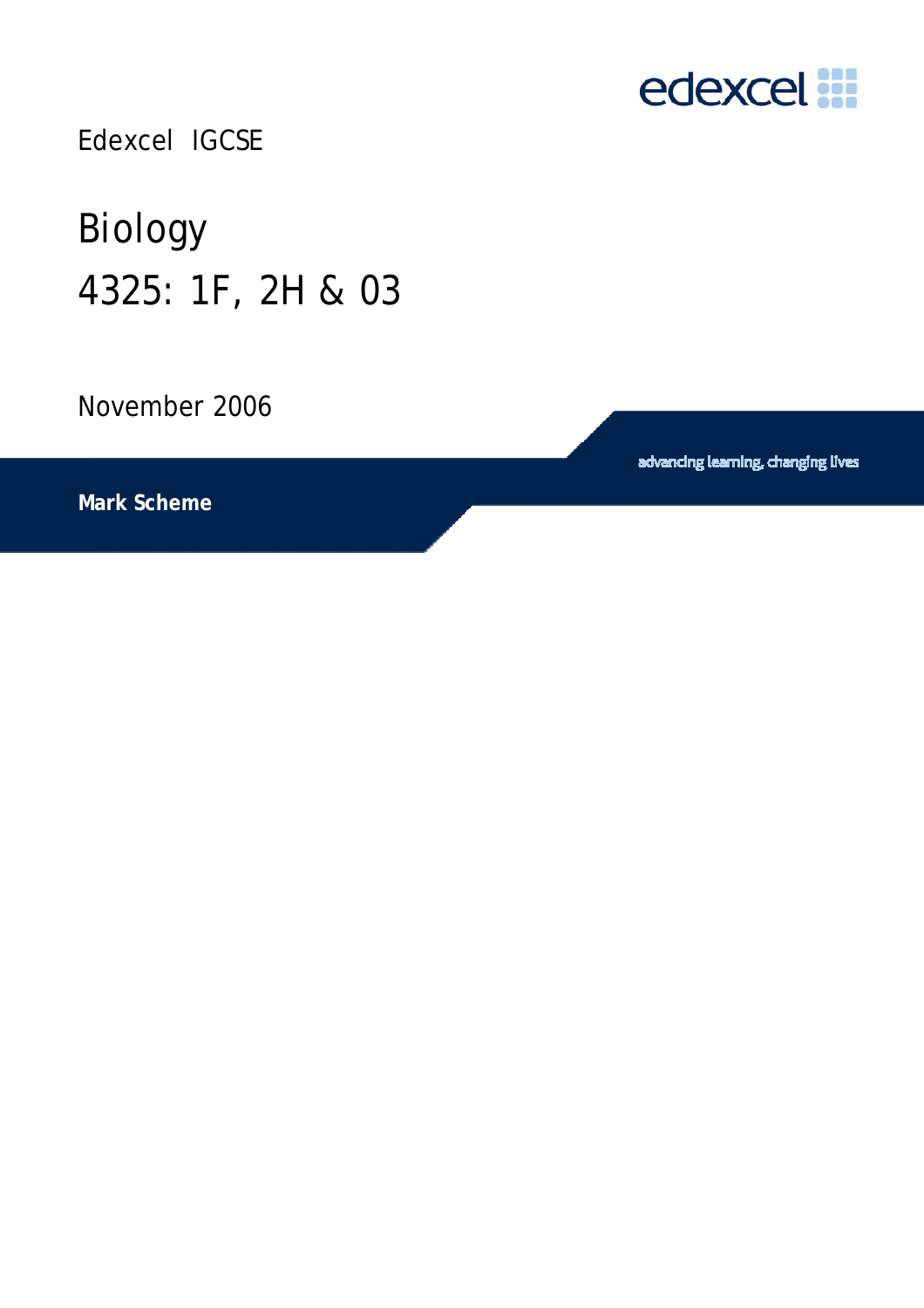Edexcel is one of the leading examining and awarding bodies in the UK and throughout the world. We provide a wide range of qualifications including academic, vocational, occupational and specific programmes for employers.

Through a network of UK and overseas offices, Edexcel's centres receive the support they need to help them deliver their education and training programmes to learners.

For further information please call our Customer Services on 0870 240 9800, or visit our website at www.edexcel.org.uk.

January 2007 Publications Code UG 018554 All the material in this publication is copyright © Edexcel Ltd 2006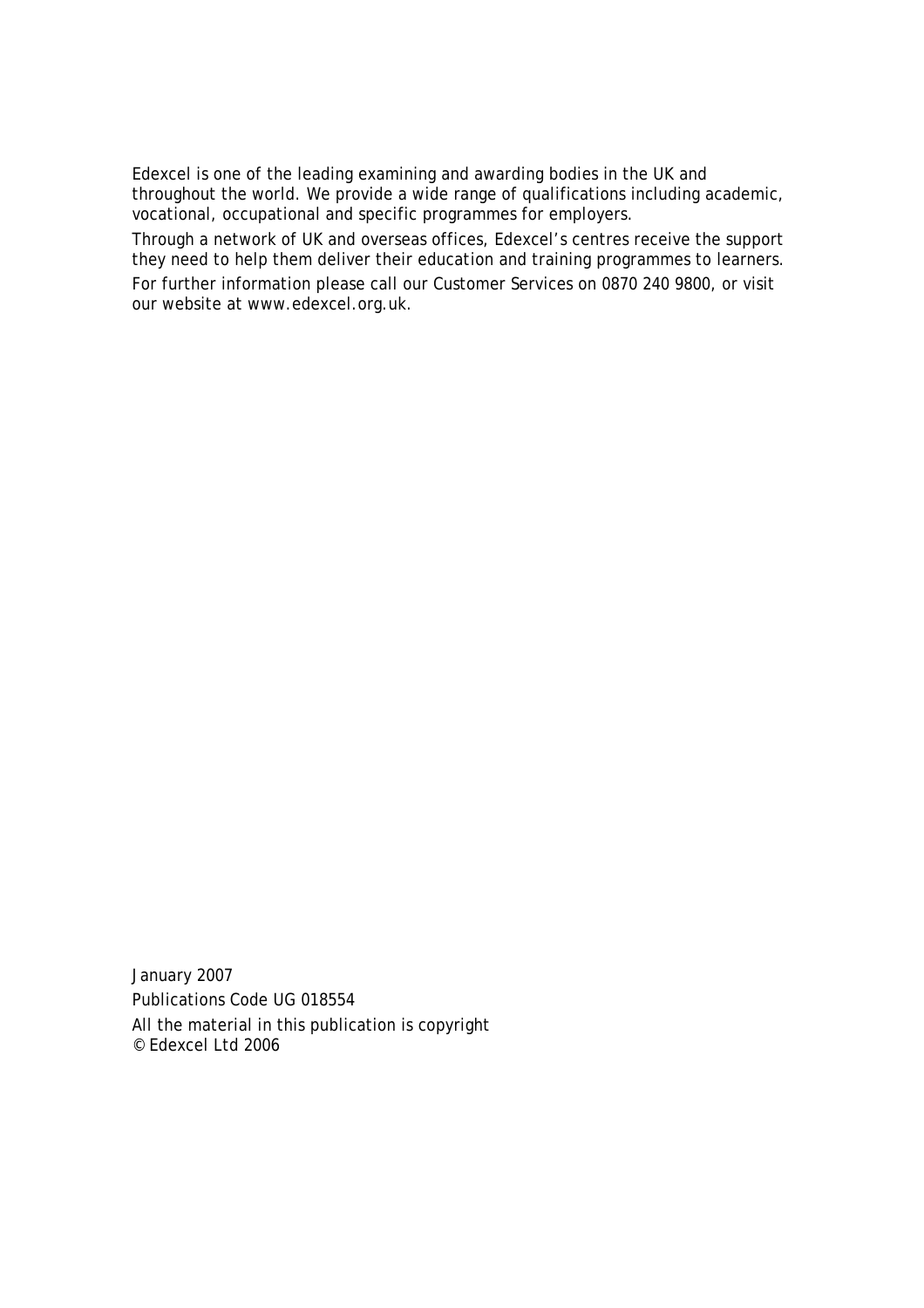## **IGCSE BIOLOGY 4325, NOVEMBER 2006 MARK SCHEME**

#### **Key**

- ; indicates separate mark points
- / indicates alternatives
- eq allow for correct equivalent
- \_\_ word underlined means no alternatives allowed

#### **Paper 1F**

| 1. | (a)<br>(b)<br>(c)<br>(d)<br>(e)<br>(f)<br>(g) | D;<br>$C$ ;<br>D;<br>$B$ ;<br>$C$ ;<br>$A^{\cdot}$<br>D;                                                             |                |
|----|-----------------------------------------------|----------------------------------------------------------------------------------------------------------------------|----------------|
|    | (h)<br>(i)                                    | $C$ ;<br>$A^{\cdot}$                                                                                                 |                |
|    | (j)                                           | B                                                                                                                    | (10)           |
|    |                                               |                                                                                                                      | Total 10 marks |
| 2. | (a)                                           | high milk yield;<br>quality of milk;<br>high meat production / fast growth / large;<br>lean meat;<br>non-aggressive; | max<br>(2)     |
|    | (b)                                           | (humans) choose animals to breed / use the best;                                                                     | (1)            |
|    |                                               |                                                                                                                      | Total 3 marks  |
| 3. |                                               | carbon dioxide;<br>greenhouse;                                                                                       |                |
|    |                                               | sewage;<br>oxygen;                                                                                                   | (4)            |
|    |                                               |                                                                                                                      | Total 4 marks  |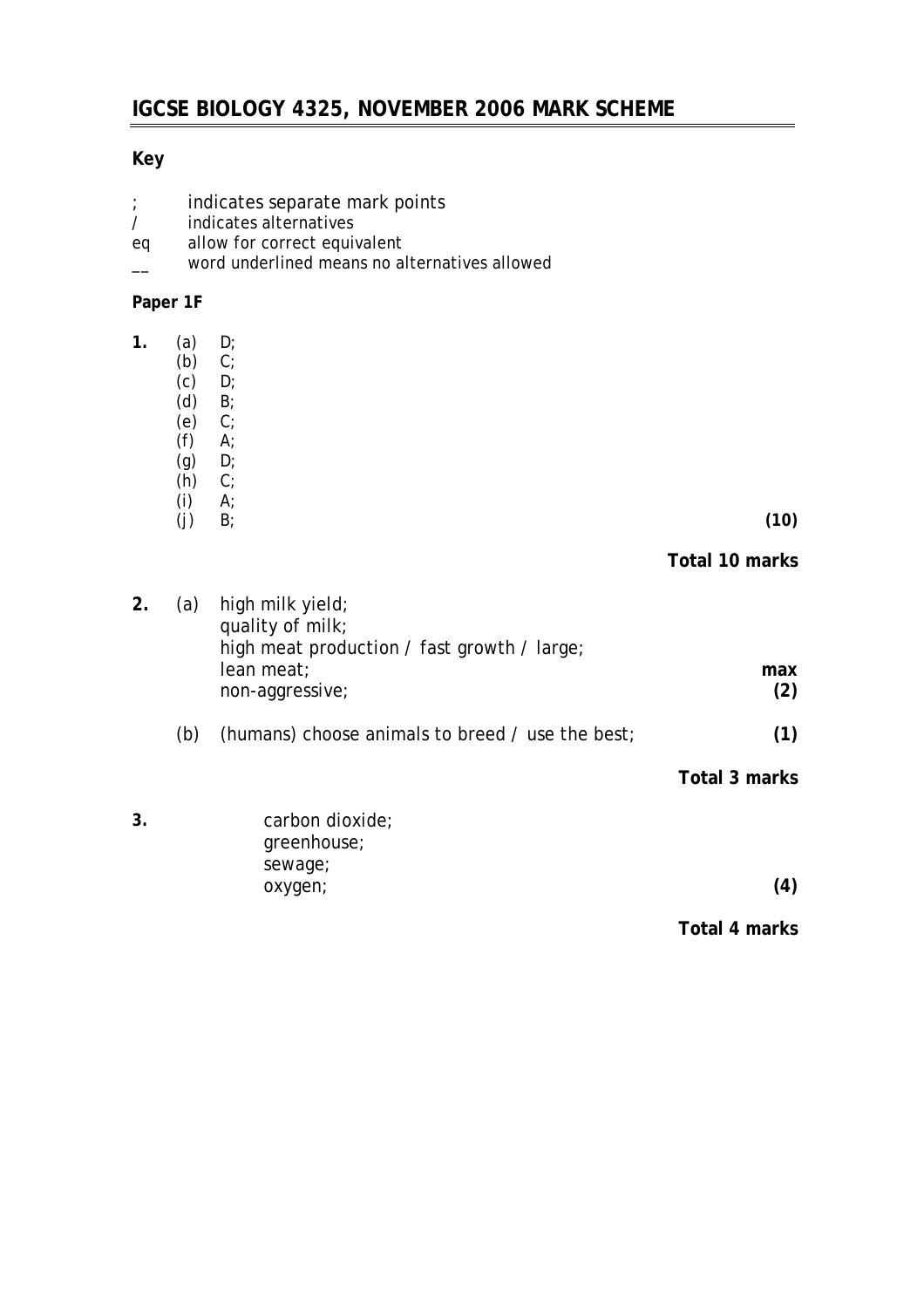| 4. | (a) | transport blood / pump blood round the body;                                                                                                   | (1)           |
|----|-----|------------------------------------------------------------------------------------------------------------------------------------------------|---------------|
|    | (b) | (i)<br>A - left ventricle;<br>B - tricuspid / AV valve / valve;<br>arrow into the right atrium;<br>(ii)                                        | (2)           |
|    |     | arrow out of right ventricle through pulmonary artery;<br>(iii)<br>close;                                                                      | (2)           |
|    |     | stop backflow of blood;<br>(iv)<br>more oxygen / oxygenated / brighter red;                                                                    | (2)           |
|    |     | less carbon dioxide;<br>greater pressure;                                                                                                      | max<br>(2)    |
|    |     |                                                                                                                                                | Total 9 marks |
| 5. | (a) | $(i)$ water;<br>(ii)<br>light $\prime$ sun;                                                                                                    | (1)<br>(1)    |
|    | (b) | (i)<br>$\checkmark$ x/ $\checkmark$ ;<br>$x \quad \checkmark$                                                                                  |               |
|    |     | $\checkmark$ x;<br>$\checkmark$<br>×                                                                                                           | (4)           |
|    |     | (ii)<br>magnesium; making chlorophyll;<br>OR nitrate; making amino acids / protein;<br>OR potassium; enzyme action;<br>OR calcium; cell walls; |               |
|    |     | OR phosphate; ATP;                                                                                                                             | (2)           |
|    |     |                                                                                                                                                | Total 8 marks |
| 6. | (a) | reproductive system;                                                                                                                           | (1)           |
|    | (b) | (i)<br>$B -$ ureter;<br>$C$ - urethra;                                                                                                         |               |
|    |     | $D - bladder;$                                                                                                                                 | (3)           |
|    |     | (ii)<br>water;<br>urea;<br>salts;                                                                                                              | max<br>(2)    |
|    | (c) | skin;<br>lungs;                                                                                                                                | (2)           |
|    |     |                                                                                                                                                |               |
|    |     |                                                                                                                                                | Total 8 marks |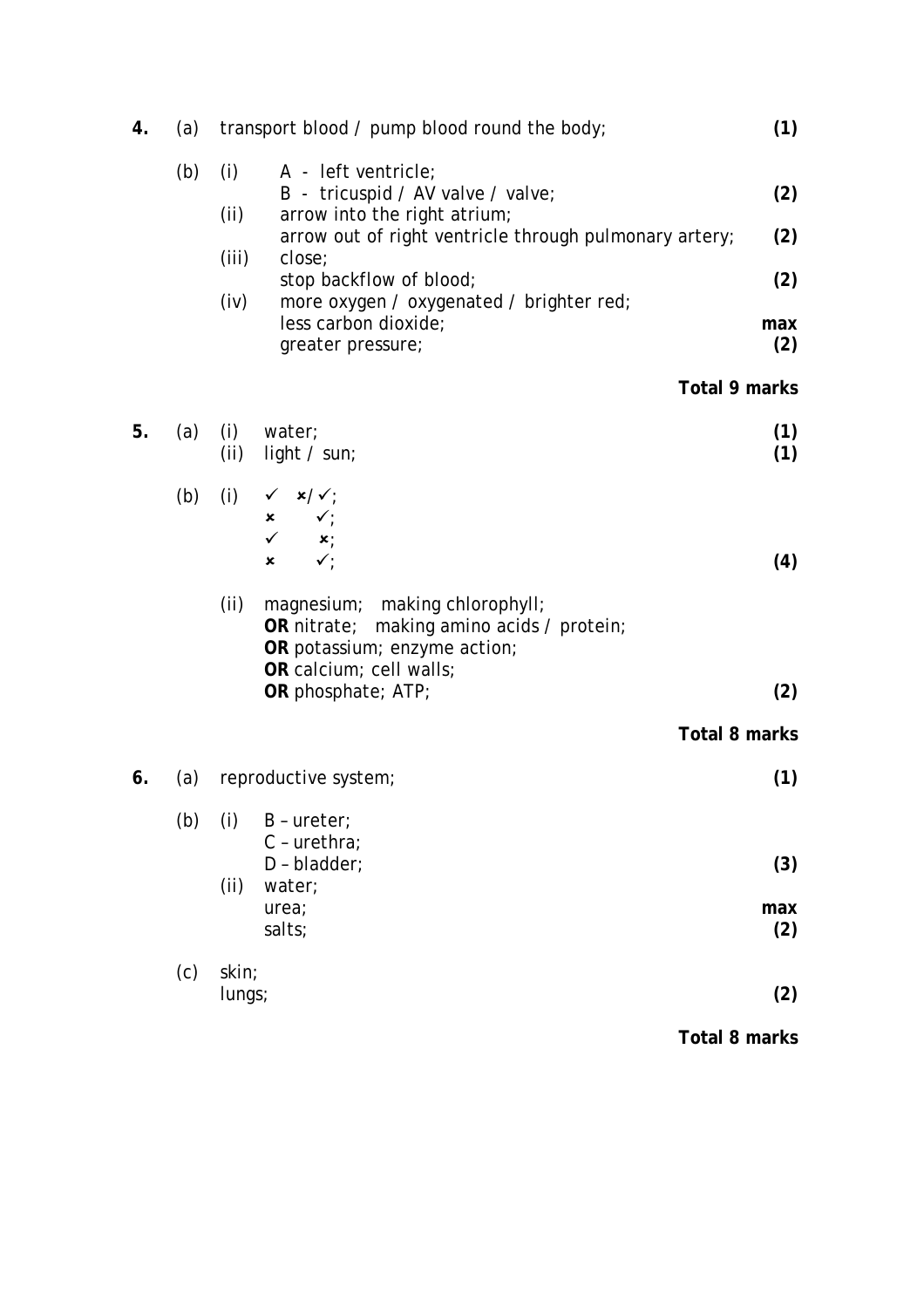| 7. | (a) |                              |                                                        | idea of amount / quantity;                                                                                                                                 | (1)           |  |  |
|----|-----|------------------------------|--------------------------------------------------------|------------------------------------------------------------------------------------------------------------------------------------------------------------|---------------|--|--|
|    | (b) | (i)<br>(ii)                  |                                                        | contains nitrogen / nitrates / minerals / salts / ions;<br>for crop growth;<br>does less damage to environment / less pollution /<br>improve soil texture; | (2)<br>(1)    |  |  |
|    |     |                              |                                                        |                                                                                                                                                            |               |  |  |
|    | (c) | (i)<br>(ii)                  | A;                                                     | both increase yield;<br>herbicide more than pesticide;<br>fewer pests to eat crop;                                                                         | (1)<br>max    |  |  |
|    |     | (iii)                        |                                                        | fewer weeds to compete for water / eq;<br>same weather / temperature / climate / rainfall / eq;                                                            | (2)<br>(1)    |  |  |
|    |     |                              |                                                        |                                                                                                                                                            | Total 8 marks |  |  |
| 8. | (a) | $A - virus;$                 | B - bacterium;                                         |                                                                                                                                                            | (3)           |  |  |
|    |     | C- fungus;                   |                                                        |                                                                                                                                                            |               |  |  |
|    | (b) | $A / \text{virus}$           |                                                        |                                                                                                                                                            |               |  |  |
|    | (c) | (i)<br>(ii)<br>(iii)<br>(iv) | $A / \text{virus}$<br>$C / f$ ungus;<br>$C / f$ ungus; | B / bacterium;                                                                                                                                             | (4)           |  |  |
|    |     |                              |                                                        |                                                                                                                                                            | Total 8 marks |  |  |
| 9. |     |                              | stem:                                                  | negative / grow up / against gravity;<br>geotropism; (ONCE)<br>light;<br>photosynthesis;<br>glucose / starch / energy;<br>respiration;                     |               |  |  |
|    |     |                              | root:                                                  | positive / grow down / with gravity;<br>geotropism;<br>water;<br>support / anchor / $eq$ ;<br>minerals / ions / named mineral/ion;                         | max           |  |  |
|    |     |                              |                                                        | chlorophyll manufacture;                                                                                                                                   | (5)           |  |  |
|    |     |                              |                                                        |                                                                                                                                                            | Total 5 marks |  |  |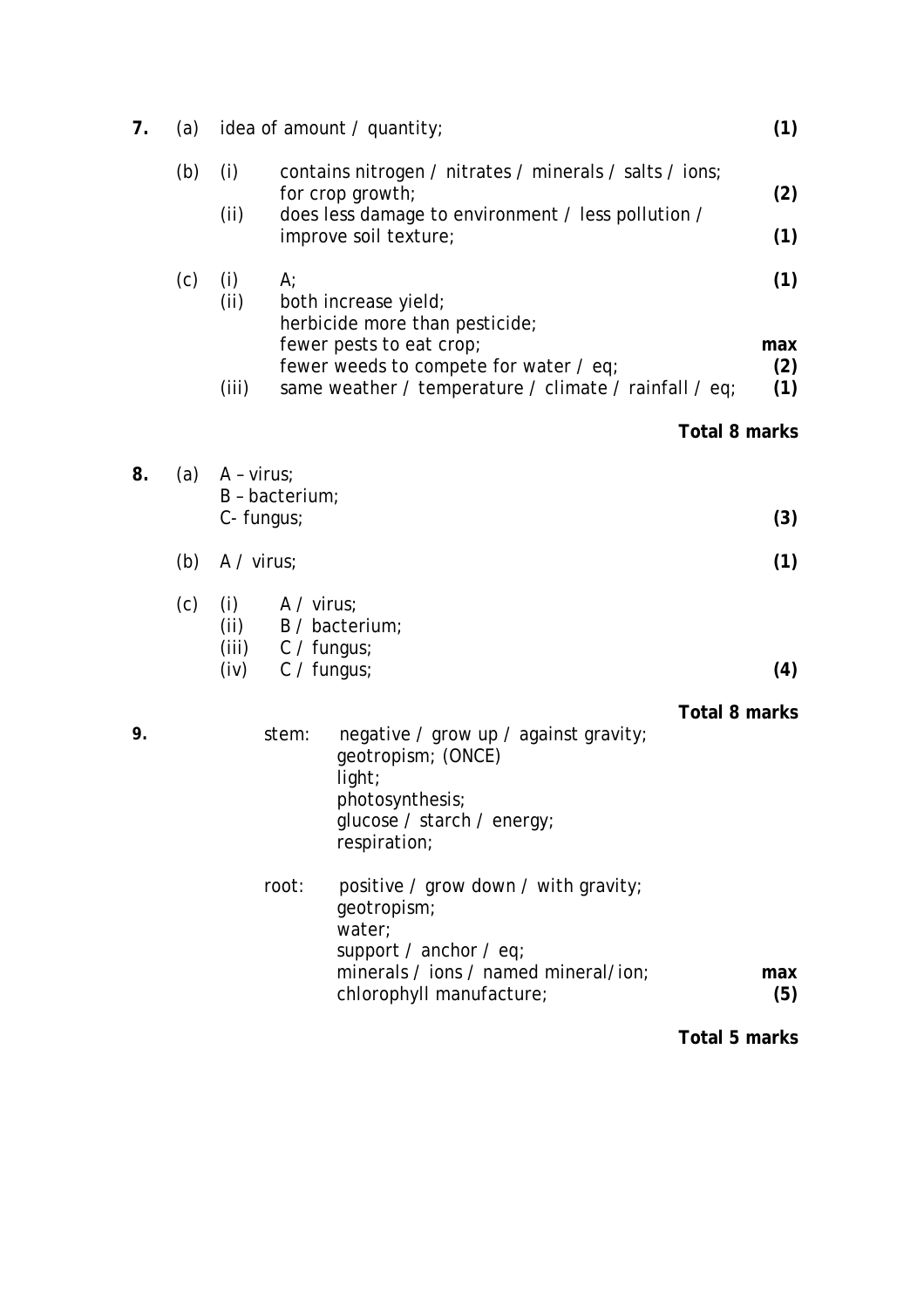| 10. | (a) | pancreas;<br>small intestine / ileum;<br>(2)                                                                                                                                                   |  |  |  |  |  |
|-----|-----|------------------------------------------------------------------------------------------------------------------------------------------------------------------------------------------------|--|--|--|--|--|
|     | (b) | lipase works best with bile;<br>(lipase works) least well in acidic solution /<br>better in alkaline conditions;<br>bile is alkaline / neutralises / optimum pH / eq ;<br>bile emulsifies fat; |  |  |  |  |  |
|     |     | larger surface area;<br>max<br>denature / affect active site;<br>(4)                                                                                                                           |  |  |  |  |  |
|     | (c) | starch;<br>glucose;<br>(2)                                                                                                                                                                     |  |  |  |  |  |
|     |     | <b>Total 8 marks</b>                                                                                                                                                                           |  |  |  |  |  |
| 11. | (a) | (1)<br>two;                                                                                                                                                                                    |  |  |  |  |  |
|     | (b) | N<br>N<br>n<br>n;<br><b>Nn</b><br>Nn<br><b>NN</b><br>nn;<br>(3)<br>no<br>no<br>no<br>yes;                                                                                                      |  |  |  |  |  |
|     | (c) | nucleus / chromosome;<br>(i)<br>(ii)<br>DNA;<br>(2)                                                                                                                                            |  |  |  |  |  |
|     |     | Total 6 marks                                                                                                                                                                                  |  |  |  |  |  |
| 12. | (a) | correct chain;<br>(2)<br>chain in the correct direction (arrows);                                                                                                                              |  |  |  |  |  |
|     | (b) | voles increase;<br>fewer weasels eating them / less eaten fewer predators / eq;<br>owls increase;                                                                                              |  |  |  |  |  |
|     |     | more voles / more small birds / more food / less<br>(4)<br>competition;                                                                                                                        |  |  |  |  |  |
|     | (c) | voles, small birds or beetles;<br>(1)<br>(i)<br>(ii)<br>producers;<br>(1)<br>(iii)<br>producers are few / trees are few / one tree;                                                            |  |  |  |  |  |
|     |     | producers are heavy / trees are heavy / have lots of<br>mass / bigger / larger;<br>(2)                                                                                                         |  |  |  |  |  |
|     |     | Total 10 marks                                                                                                                                                                                 |  |  |  |  |  |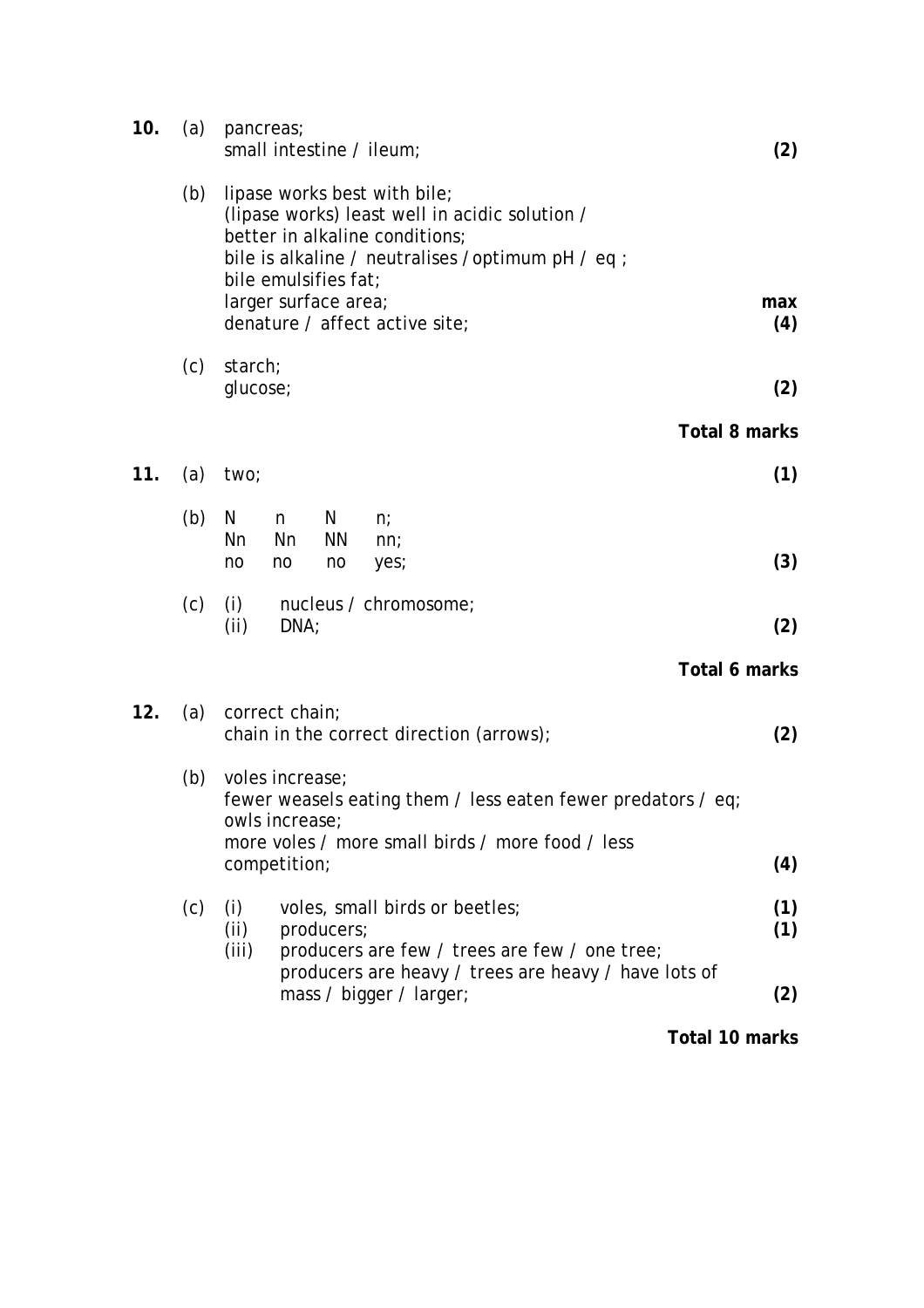| 13. |     | (a) transpiration / evaporation;                                                                                                                                   | (1)           |
|-----|-----|--------------------------------------------------------------------------------------------------------------------------------------------------------------------|---------------|
|     | (b) | $A$ ;<br>lost 0.02 g and compared with B or $C_7$                                                                                                                  | (2)           |
|     | (c) | number of stomata;<br>stomata size / opening;<br>waxy cuticle;<br>hairs on surface;<br>surface area /size / wider / eq;<br>thickness;<br>wind:<br>light intensity; |               |
|     |     | humidity;<br>temperature; IGNORE environment / climate                                                                                                             | max<br>(3)    |
|     |     |                                                                                                                                                                    | Total 6 marks |
| 14. |     | (a) $cut / eq$ ;<br>sterilise / disinfect:<br>nutrient / agar / food / medium / growth substance /<br>glucose / minerals;<br>roots / leaves; IGNORE water          | (4)           |
|     | (b) | genetically / alleles / genes / DNA;<br>identical / same;                                                                                                          | (2)           |
|     | (c) | quicker;<br>all plants produce drug / less variation idea / identical;<br>lots made / commercial idea;                                                             | max<br>(1)    |
|     |     |                                                                                                                                                                    | Total 7 marks |
|     |     | <b>PAPER TOTAL 100 MARKS</b>                                                                                                                                       |               |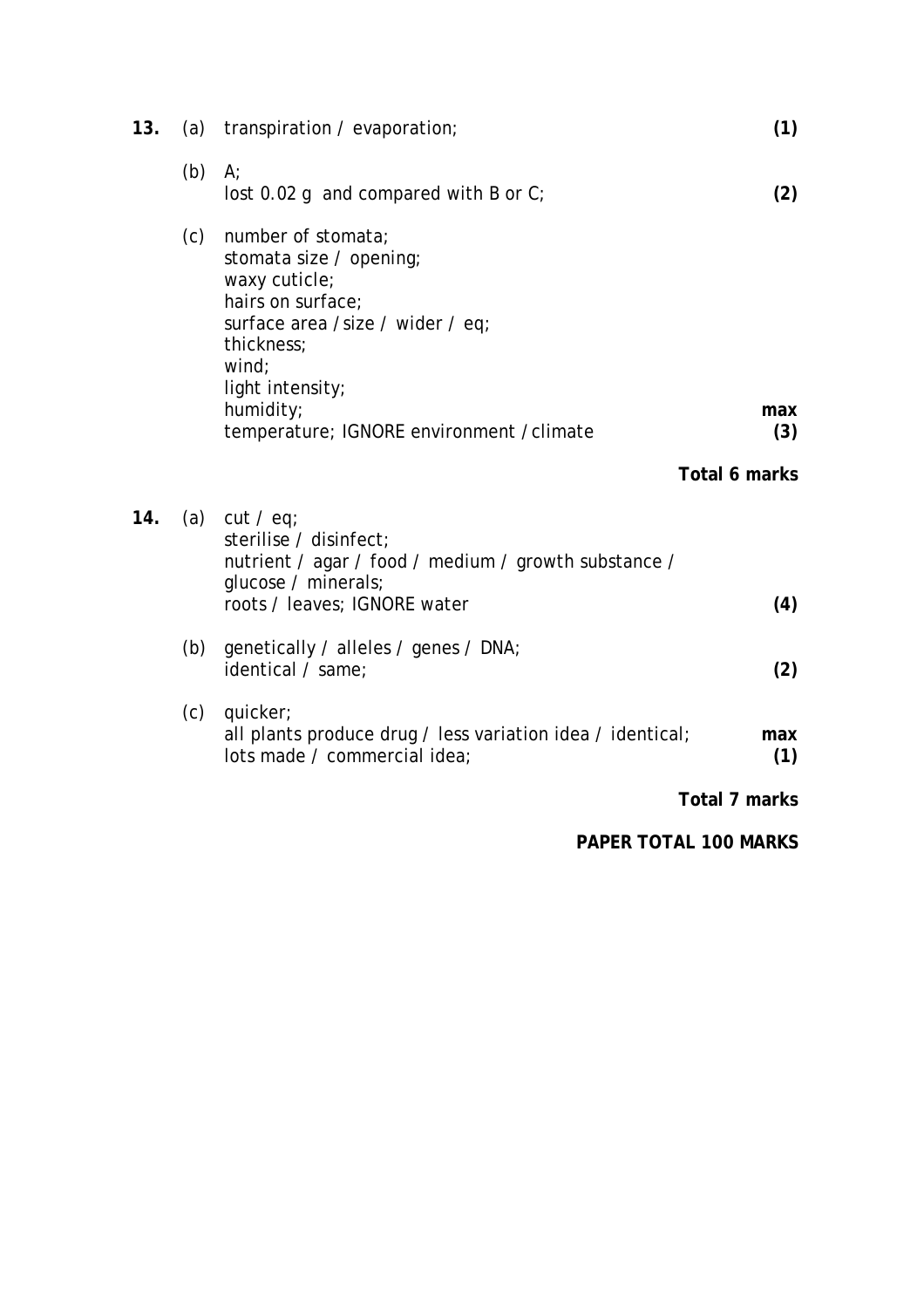**Paper 2H** 

| 1. | (a) | $A - virus$ ;<br>B - bacterium;<br>C- fungus;                                                                                                                                                  | (3)                  |
|----|-----|------------------------------------------------------------------------------------------------------------------------------------------------------------------------------------------------|----------------------|
|    | (b) | $A / \text{virus}$                                                                                                                                                                             | (1)                  |
|    | (c) | $A / \text{virus}$<br>(i)<br>(ii)<br>B / bacterium;<br>(iii)<br>$C / f$ ungus;<br>$C / f$ ungus;<br>(iv)                                                                                       | (4)<br>Total 8 marks |
| 2. |     | stem:<br>negative / grow up / against gravity;<br>geotropism; (ONCE)<br>light;<br>photosynthesis;<br>glucose / starch / energy;<br>respiration;                                                |                      |
|    |     | root:<br>positive / grow down / with gravity;<br>geotropism;<br>water;<br>support / anchor / $eq$ ;<br>minerals / ions / named mineral/ion;<br>chlorophyll manufacture;                        | max<br>(5)           |
|    |     |                                                                                                                                                                                                | <b>Total 5 marks</b> |
| 3. | (a) | pancreas;<br>small intestine / ileum;                                                                                                                                                          | (2)                  |
|    | (b) | lipase works best with bile;<br>(lipase works) least well in acidic solution /<br>better in alkaline conditions;<br>bile is alkaline / neutralises / optimum pH / eq ;<br>bile emulsifies fat; |                      |
|    |     | larger surface area;<br>denature / affect active site;                                                                                                                                         | max<br>(4)           |
|    | (c) | starch;<br>glucose;                                                                                                                                                                            | (2)                  |
|    |     |                                                                                                                                                                                                | Total 8 marks        |

**Total 8 marks**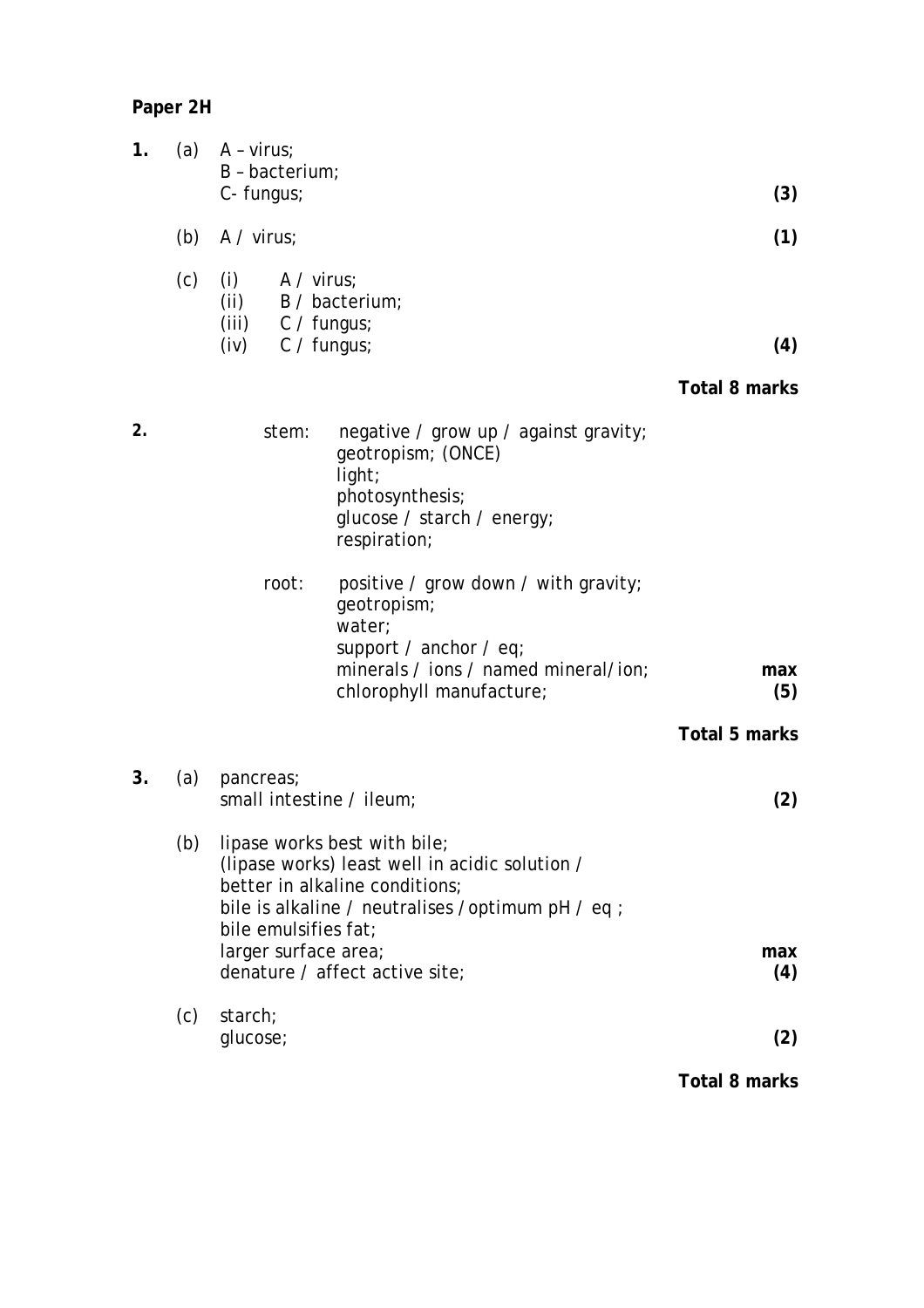| 4. | (a) | two;                                                                                                                                           |                                                                                                                                                                    |                      |                                                                                 | (1) |                |                   |  |  |
|----|-----|------------------------------------------------------------------------------------------------------------------------------------------------|--------------------------------------------------------------------------------------------------------------------------------------------------------------------|----------------------|---------------------------------------------------------------------------------|-----|----------------|-------------------|--|--|
|    | (b) | N<br><b>Nn</b><br>no                                                                                                                           | n<br>Nn<br>no                                                                                                                                                      | N<br><b>NN</b><br>no | $n$ ;<br>nn;<br>yes;                                                            |     |                | (3)               |  |  |
|    | (c) | (i)<br>(ii)                                                                                                                                    | DNA;                                                                                                                                                               |                      | nucleus / chromosome;                                                           |     |                | (2)               |  |  |
|    |     |                                                                                                                                                |                                                                                                                                                                    |                      |                                                                                 |     | Total 6 marks  |                   |  |  |
| 5. | (a) |                                                                                                                                                | correct chain;                                                                                                                                                     |                      | chain in the correct direction (arrows);                                        |     |                | (2)               |  |  |
|    | (b) |                                                                                                                                                | voles increase;<br>fewer weasels eating them / less eaten fewer predators / eq;<br>owls increase:<br>more voles / more small birds / more food / less competition; |                      |                                                                                 |     |                |                   |  |  |
|    | (c) | (i)<br>(ii)<br>(iii)                                                                                                                           |                                                                                                                                                                    | producers;           | voles, small birds or beetles;<br>producers are few / trees are few / one tree; |     |                | (4)<br>(1)<br>(1) |  |  |
|    |     |                                                                                                                                                |                                                                                                                                                                    |                      | producers are heavy / trees are heavy / have lots of<br>mass / bigger / larger; |     |                | (2)               |  |  |
|    |     |                                                                                                                                                |                                                                                                                                                                    |                      |                                                                                 |     | Total 10 marks |                   |  |  |
| 6. | (a) |                                                                                                                                                |                                                                                                                                                                    |                      | transpiration / evaporation;                                                    |     |                | (1)               |  |  |
|    | (b) | A                                                                                                                                              |                                                                                                                                                                    |                      | lost 0.02 g and compared with B or $C$ ;                                        |     |                | (2)               |  |  |
|    | (c) | number of stomata;<br>stomata size / opening;<br>waxy cuticle;<br>hairs on surface;<br>surface area /size / wider / eq;<br>thickness;<br>wind; |                                                                                                                                                                    |                      |                                                                                 |     |                |                   |  |  |
|    |     |                                                                                                                                                | light intensity;<br>humidity;                                                                                                                                      |                      | temperature; IGNORE environment / climate                                       |     |                | max<br>(3)        |  |  |
|    |     |                                                                                                                                                |                                                                                                                                                                    |                      |                                                                                 |     | Total 6 marks  |                   |  |  |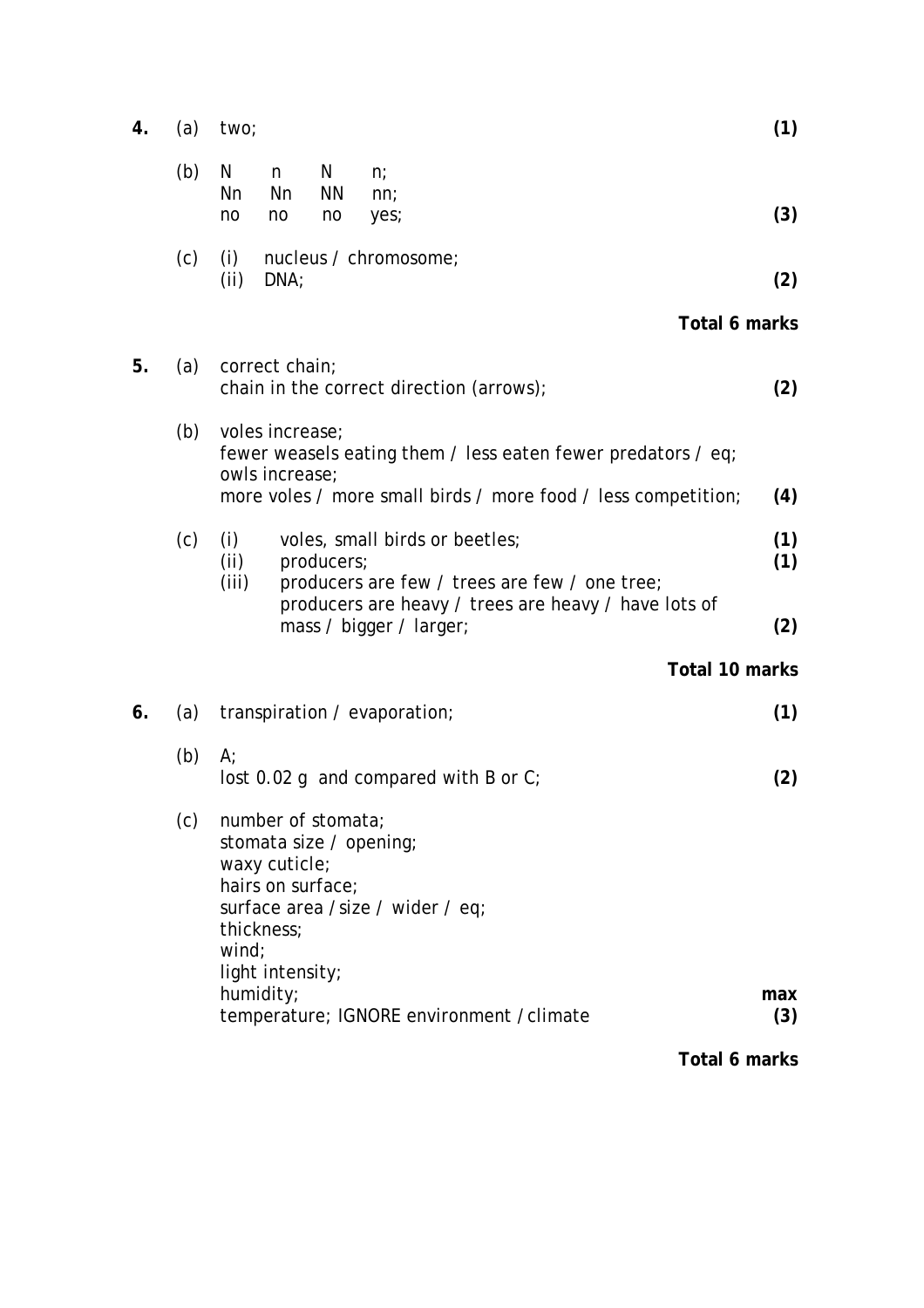| 7. | (a) |             | cut / eq;<br>sterilise / disinfect;<br>nutrient / agar / food / medium / growth substance / glucose<br>$/$ minerals;<br>roots / leaves; IGNORE water        | (4)            |
|----|-----|-------------|-------------------------------------------------------------------------------------------------------------------------------------------------------------|----------------|
|    | (b) |             | genetically / alleles / genes / DNA;<br>identical / same;                                                                                                   | (2)            |
|    | (c) | quicker;    | all plants produce drug / less variation idea / identical;<br>lots made / commercial idea;                                                                  | max<br>(1)     |
|    |     |             |                                                                                                                                                             | Total 7 marks  |
| 8. | (a) | $C_i$       |                                                                                                                                                             | (1)            |
|    | (b) |             | water into chip;                                                                                                                                            |                |
|    |     |             | osmosis;<br>selectively permeable membrane;<br>high concentration to low concentration;                                                                     | max<br>(3)     |
|    |     |             |                                                                                                                                                             | Total 4 marks  |
| 9. | (a) | (i)<br>(ii) | biuret;<br>purple / mauve / lilac;<br>digested / broken down;<br>peptides / polypeptides / amino acids;<br>enzyme / protease / pepsin;                      | (2)            |
|    |     |             | HCI:<br>optimum / best / most suitable pH;                                                                                                                  | max<br>(3)     |
|    | (b) | (i)<br>(ii) | increases + decreases;<br>peaks at 32 / correct reference to numbers;<br>2700;                                                                              | (2)<br>(1)     |
|    | (c) |             | less predation;<br>less heat loss / less energy loss;<br>less movement idea;<br>control of food quantity / quality / conditions;<br>more energy for growth; | max            |
|    |     |             | less likely to contract disease;                                                                                                                            | (2)            |
|    |     |             |                                                                                                                                                             | Total 10 marks |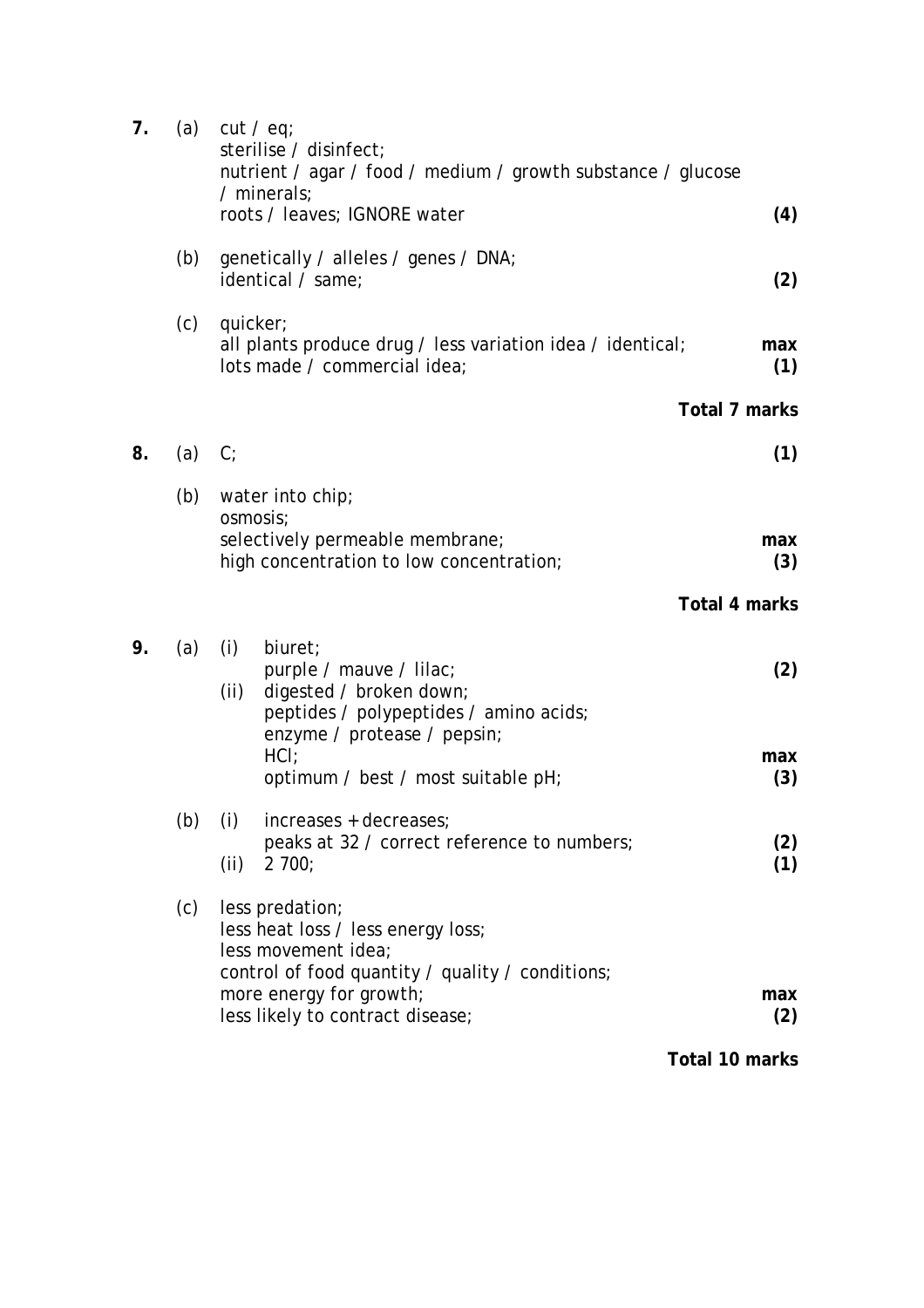| 10. | (a) | (i)        | correct heights at rest + exercise;;<br>axes correct and labelled; |                |
|-----|-----|------------|--------------------------------------------------------------------|----------------|
|     |     |            | key to distinguish rest and exercise;                              | (4)            |
|     |     | (ii)       | 84 000;                                                            | (1)            |
|     |     | (iii)      | 300;; 500 - 2000 or 1500 / divided by 500;                         | (2)            |
|     | (b) | (i)        | arterioles / (small) arteries;                                     |                |
|     |     |            | widen / dilate / expand / vasodilation;                            | max            |
|     |     | (ii)       | muscles relax;<br>heat loss;                                       | (2)            |
|     |     |            | radiation / convection;                                            |                |
|     |     |            | lower body temperature / keep at 37°C / optimum /<br>cools down;   | max<br>(2)     |
|     |     | (iii)      | glucose / oxygen;                                                  |                |
|     |     |            | respiration;                                                       |                |
|     |     |            | energy / ATP;<br>muscle contraction / shortening;                  |                |
|     |     |            | removes $CO2$ / lactic acid;                                       | max            |
|     |     |            | less anaerobic respiration;                                        | (2)            |
|     |     |            |                                                                    | Total 13 marks |
| 11. | (a) | (i)        | 11300;                                                             | (1)            |
|     |     |            |                                                                    |                |
|     |     | (ii)       | 5100;                                                              | (1)            |
|     |     |            |                                                                    |                |
|     | (b) | (i)<br>(i) | coronary artery;<br>less oxygen / glucose;                         | (1)            |
|     |     |            | less aerobic respiration / anaerobic respiration;                  |                |
|     |     |            | $less$ energy / ATP;<br>lactic acid;                               |                |
|     |     |            | toxic / eq;                                                        | max            |
|     |     |            | heart attack / no muscle contraction / eq;                         | (3)            |
|     | (c) |            | testosterone: develop male secondary sexual characteristics        |                |
|     |     | $/$ eq;    | progesterone: maintain uterus lining / inhibit FH/FSH;             |                |
|     |     |            | myelin: speed nerve impulses;                                      | (3)            |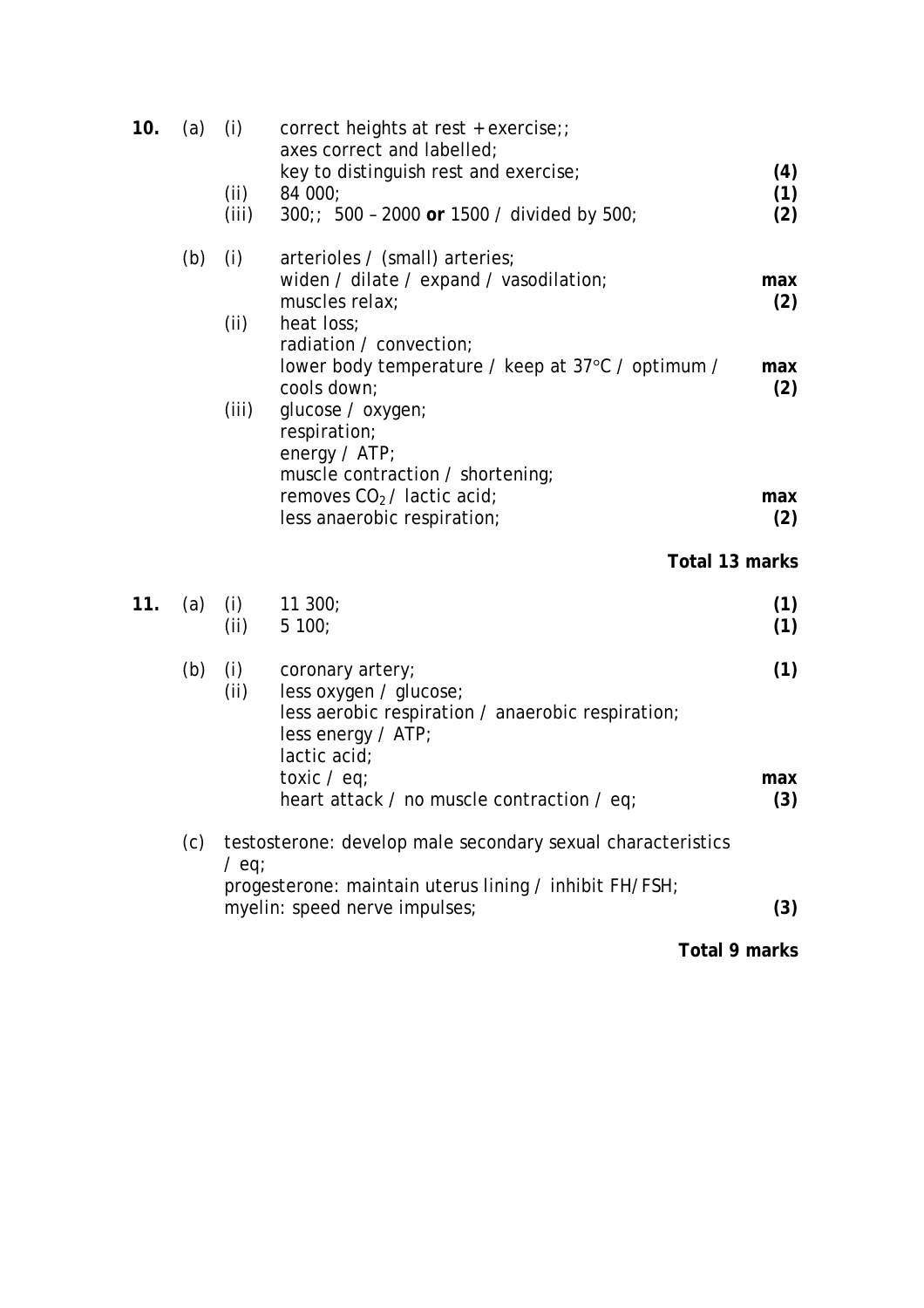| 12. | (a) | enzymes;                         | increase yield / grow more / grow faster;<br>increase photosynthesis;                                                                                                 | (3)               |
|-----|-----|----------------------------------|-----------------------------------------------------------------------------------------------------------------------------------------------------------------------|-------------------|
|     | (b) |                                  | start at one week;<br>line going down and to the left of <i>Encarsia</i> line;<br>line going very low (below 10);<br>line then going back up;                         | max<br>(2)        |
|     | (c) | specific;                        | no resistance; IGNORE immune<br>no collateral damage to other species / food chains /<br>keeps pests low;<br>no reintroduction / reapplication needed / long lasting; | max               |
|     |     |                                  | less pollution / no harm to environment;                                                                                                                              | (3)               |
|     |     |                                  |                                                                                                                                                                       | Total 8 marks     |
| 13. |     | (a) $E$ or $C$ ;<br>$B$ or $D$ ; |                                                                                                                                                                       | (2)               |
|     | (b) | cuts $/$ eq;                     | (human) gene / DNA (for insulin);<br>plasmid / vector;<br>restriction enzyme;<br>same restriction enzyme;                                                             |                   |
|     |     | ligase;<br>sticks / eq;          |                                                                                                                                                                       | max<br>(5)        |
|     | (c) | (i)<br>(ii)                      | pancreas / Islets of Langerhans;<br>controls/regulates sugar/glucose levels;<br>reduces glucose;                                                                      | (1)               |
|     |     |                                  | converts to glycogen;<br>in liver;                                                                                                                                    | max<br>(3)        |
|     |     |                                  |                                                                                                                                                                       | Total 11 marks    |
| 14. | (a) | (i)<br>(ii)<br>(iii)             | pituitary;<br>blood $/$ eq;<br>collecting duct;                                                                                                                       | (1)<br>(1)<br>(1) |
|     | (b) | (i)                              | no / less reabsorption less water into blood / blood<br>more concentrated;                                                                                            |                   |
|     |     | (ii)                             | dehydration / loses too much water;<br>drink (lots of) water;                                                                                                         | (2)               |
|     |     |                                  | ACCEPT ADH tablets / injection                                                                                                                                        | (1)               |

**Total 6 marks**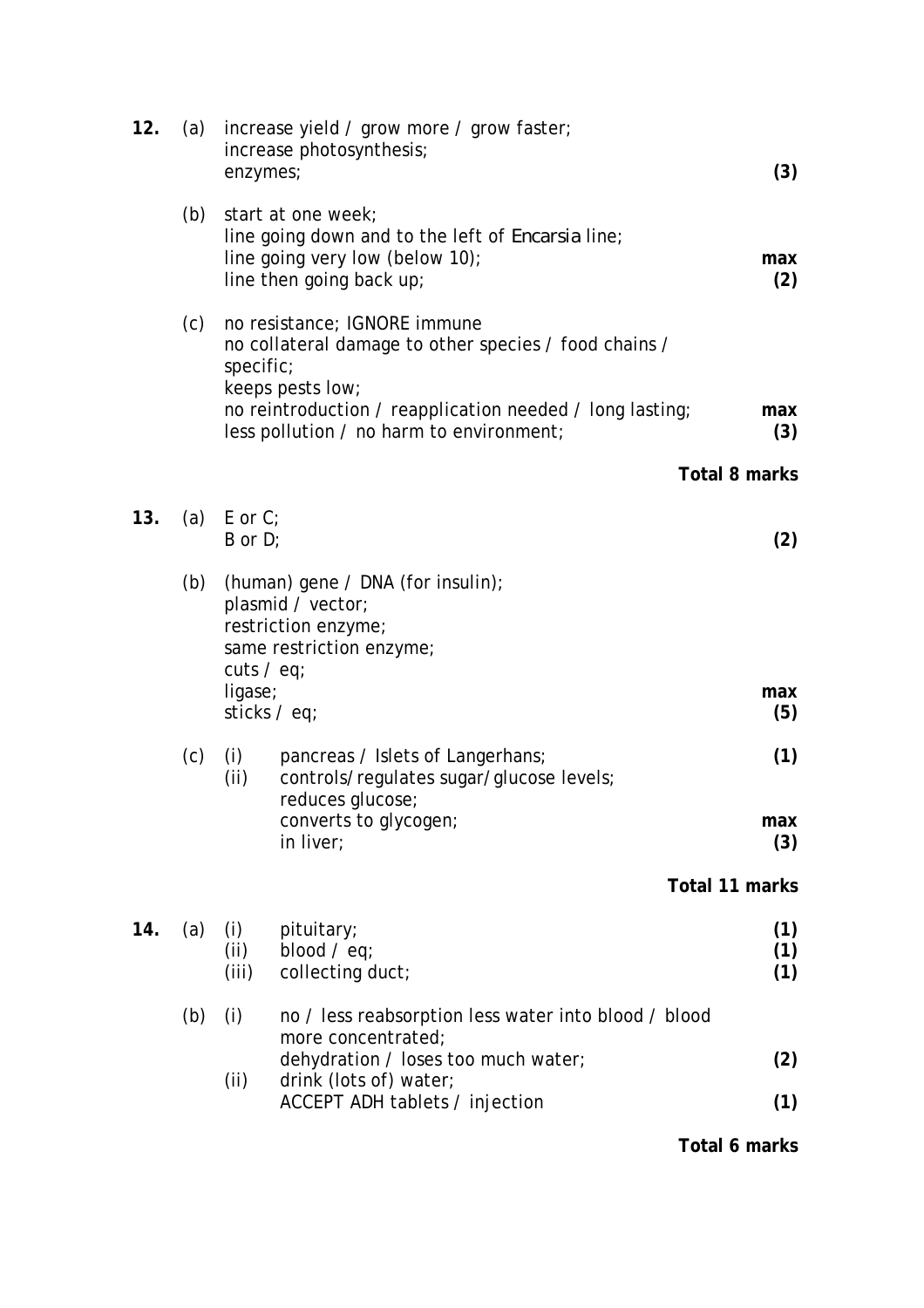**15.** (a) bottom: plants make cyanide; snails leave plants / do not eat plants; plants survive; (advantage to have) gene / allele for cyanide/ enzyme; reproduce; (ONCE) pass on ability / gene / allele to make cyanide; (ONCE) top: plants do not make cyanide; no snails;

 cold; cyanide would kill plants; (disadvantage to have) allele gene / allele for cyanide/enzyme; ice bursts bags / enzymes would be released; reproduce; pass on ability / gene / allele not to make cyanide; **max (5)** 

(b) nitrifying; denitrifying; nitrogen fixing; decomposing / decomposers; **(4)** 

**Total 9 marks** 

**PAPER TOTAL 120 MARKS**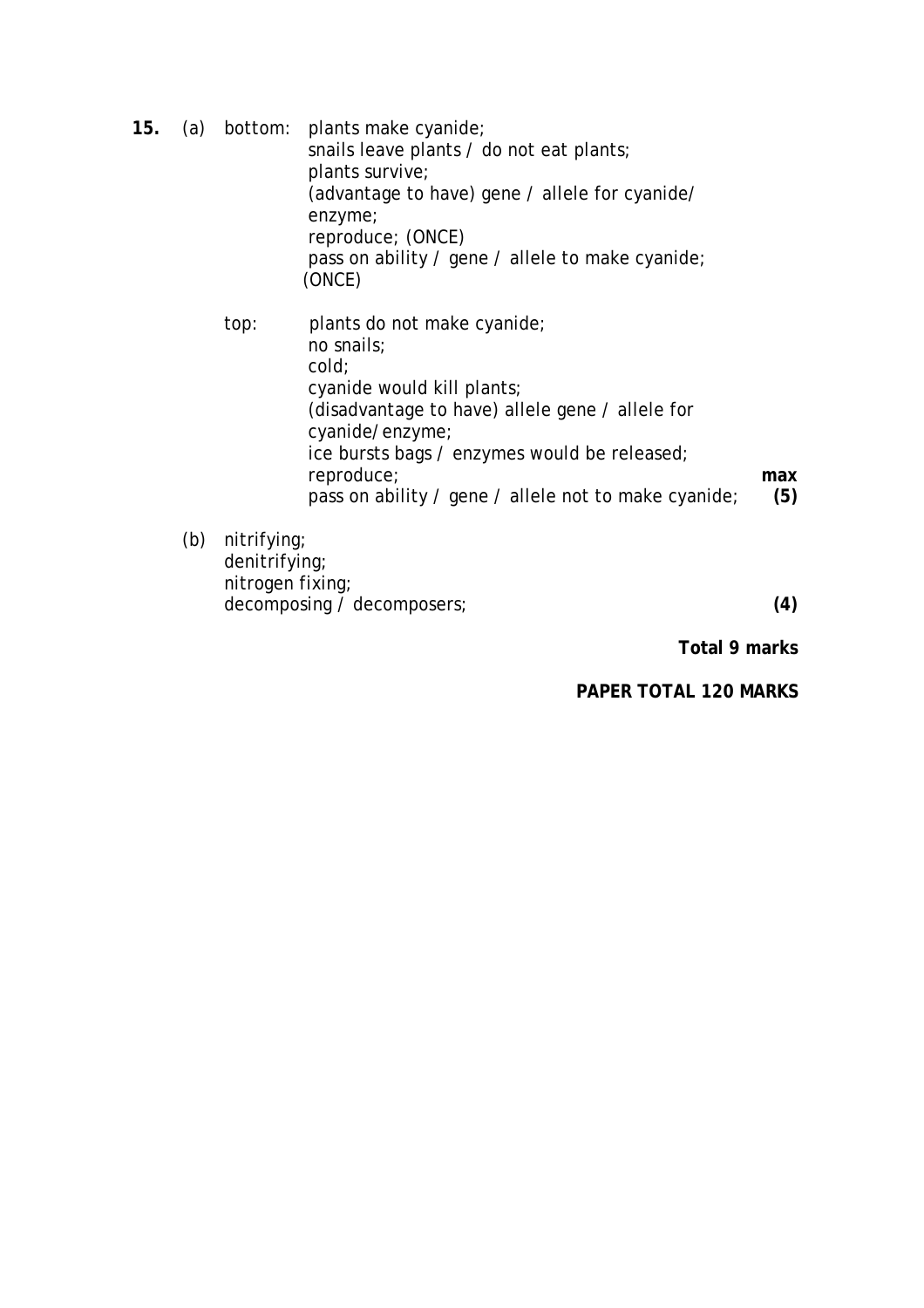### **Paper 3**

**1.** 

|    |     |                              | Food<br>type               |                                               | <b>Test solution</b>         | result                                                     | Colour of positive          |               |
|----|-----|------------------------------|----------------------------|-----------------------------------------------|------------------------------|------------------------------------------------------------|-----------------------------|---------------|
|    |     |                              | glucose                    |                                               | Benedicts;                   |                                                            | red;                        |               |
|    |     |                              | lipid                      | othonol.                                      | water and                    |                                                            | cloudy white;               | (4)           |
|    |     |                              |                            |                                               |                              |                                                            |                             | Total 4 marks |
| 2. |     | (i)<br>(ii)<br>(iii)<br>(iv) | D;<br>A;<br>$B$ ;<br>$C$ ; |                                               |                              |                                                            |                             |               |
|    |     |                              |                            |                                               |                              | All 4 or $3 = (3)$ ; 2 correct = $(2)$ ; 1 correct = $(1)$ |                             | (3)           |
|    |     |                              |                            |                                               |                              |                                                            |                             | Total 3 marks |
| 3. | (a) |                              | <b>ACCEPT converse</b>     |                                               |                              | larvae prefer dark conditions / more on dark side;         |                             | (1)           |
|    | (b) | (i)                          |                            | Experiment                                    | Number of<br>larvae in light |                                                            | Number of<br>larvae in dark |               |
|    |     |                              |                            | 1                                             | 3                            |                                                            | $\overline{7}$              |               |
|    |     |                              |                            | $\overline{2}$                                | $\overline{2}$               |                                                            | 8                           |               |
|    |     |                              |                            | 3                                             | 4                            |                                                            | 6                           |               |
|    |     |                              |                            | $T = 1 + 1$                                   | $\overline{ }$               |                                                            | $\sim$                      |               |
|    |     |                              | numbers match;             | light and dark columns;<br>experiment column; |                              |                                                            |                             | max           |

(ii) more larvae found in dark / prefer dark; **(1)** 

 $(3)$ <br> $(1)$ 

**max (1)** 

**Total 6 marks** 

total/average column;

equal temperature / humidity / eq; IGNORE repeat alone / leave for longer

(c) repeat in dark / light;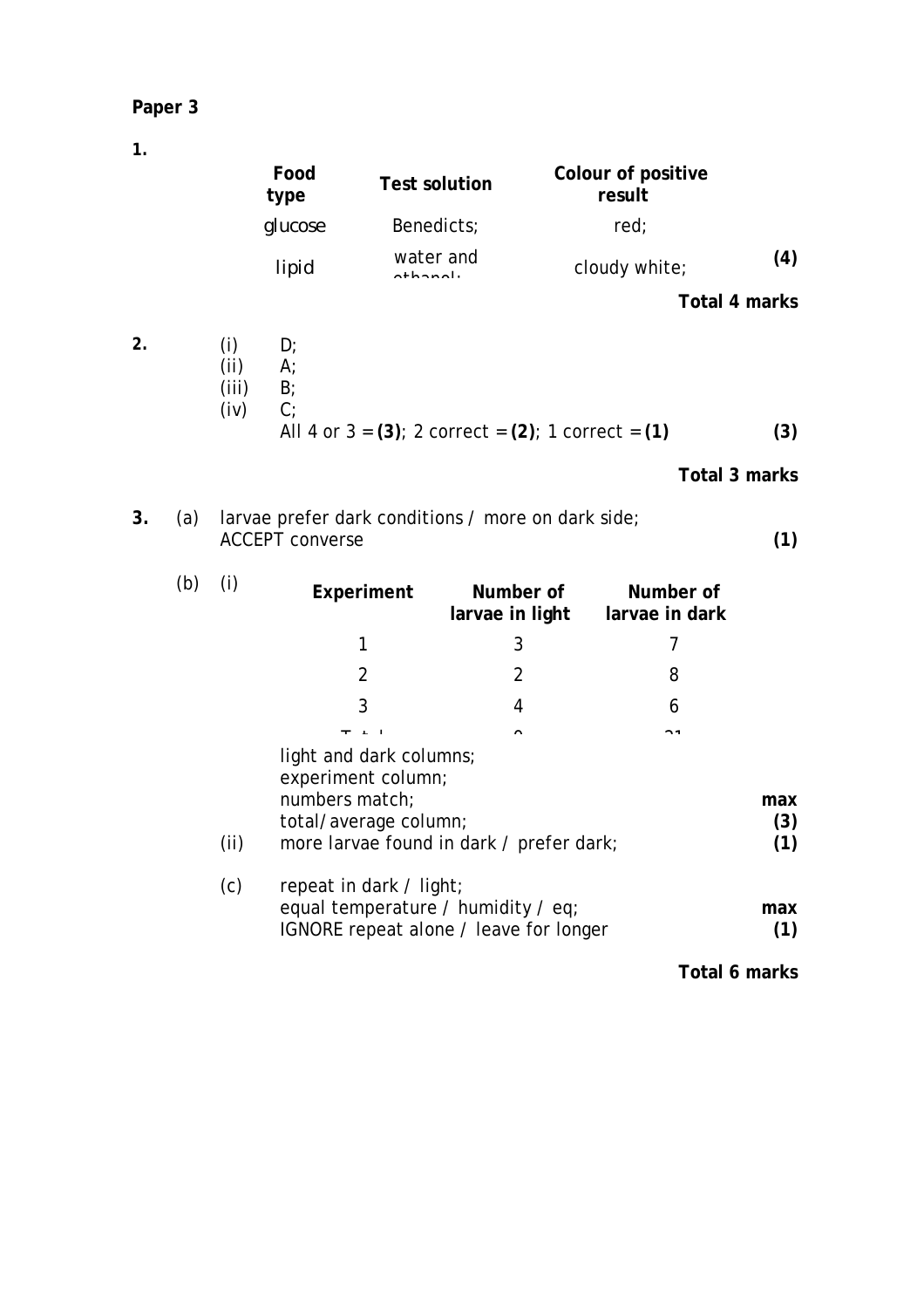| 4. | (a) | (i)<br>(ii)             | 71;                                                                                                                                                                                                                                                               | (1)            |
|----|-----|-------------------------|-------------------------------------------------------------------------------------------------------------------------------------------------------------------------------------------------------------------------------------------------------------------|----------------|
|    |     |                         | $94.67 / 94.66 / 94.6 / 94.7$ ;<br>answer in (i) divided by 75 for one max                                                                                                                                                                                        | (2)            |
|    | (b) |                         | to calculate average / so results are more reliable;<br>IGNORE accurate / precise / fair test                                                                                                                                                                     | (1)            |
|    | (c) |                         | fewer seeds germinate;                                                                                                                                                                                                                                            | (1)            |
|    | (d) | light;<br><sub>or</sub> | keep all seeds in dark / cupboard / same room / eq;                                                                                                                                                                                                               |                |
|    |     |                         | temperature;<br>keep all seeds in incubator / water bath / near lamp;                                                                                                                                                                                             | max<br>(2)     |
|    |     |                         |                                                                                                                                                                                                                                                                   | Total 7 marks  |
| 5. | (a) |                         | 6.67 plants per $m^2$ / accept 6.6 to 6.7;<br>20 for one max                                                                                                                                                                                                      | (2)            |
|    | (b) | 17;<br>$\mathbf{II}$    |                                                                                                                                                                                                                                                                   | (2)            |
|    | (c) | plot;                   | size (at least half of each axis);<br>label (species and A and B);<br>axis (number of plants and numbers);                                                                                                                                                        | (5)            |
|    | (d) |                         | more plants in $A$ ;<br>more plantain in trampled area / A;<br>less groundsel in trampled area / A;<br>dandelion the same;<br>daisies the same;<br>plantain can tolerate trampling;<br>groundsel cannot tolerate trampling;<br>dandelion unaffected by trampling; | max            |
|    |     |                         | daisies unaffected by trampling;                                                                                                                                                                                                                                  | (2)            |
|    |     |                         |                                                                                                                                                                                                                                                                   | Total 11 marks |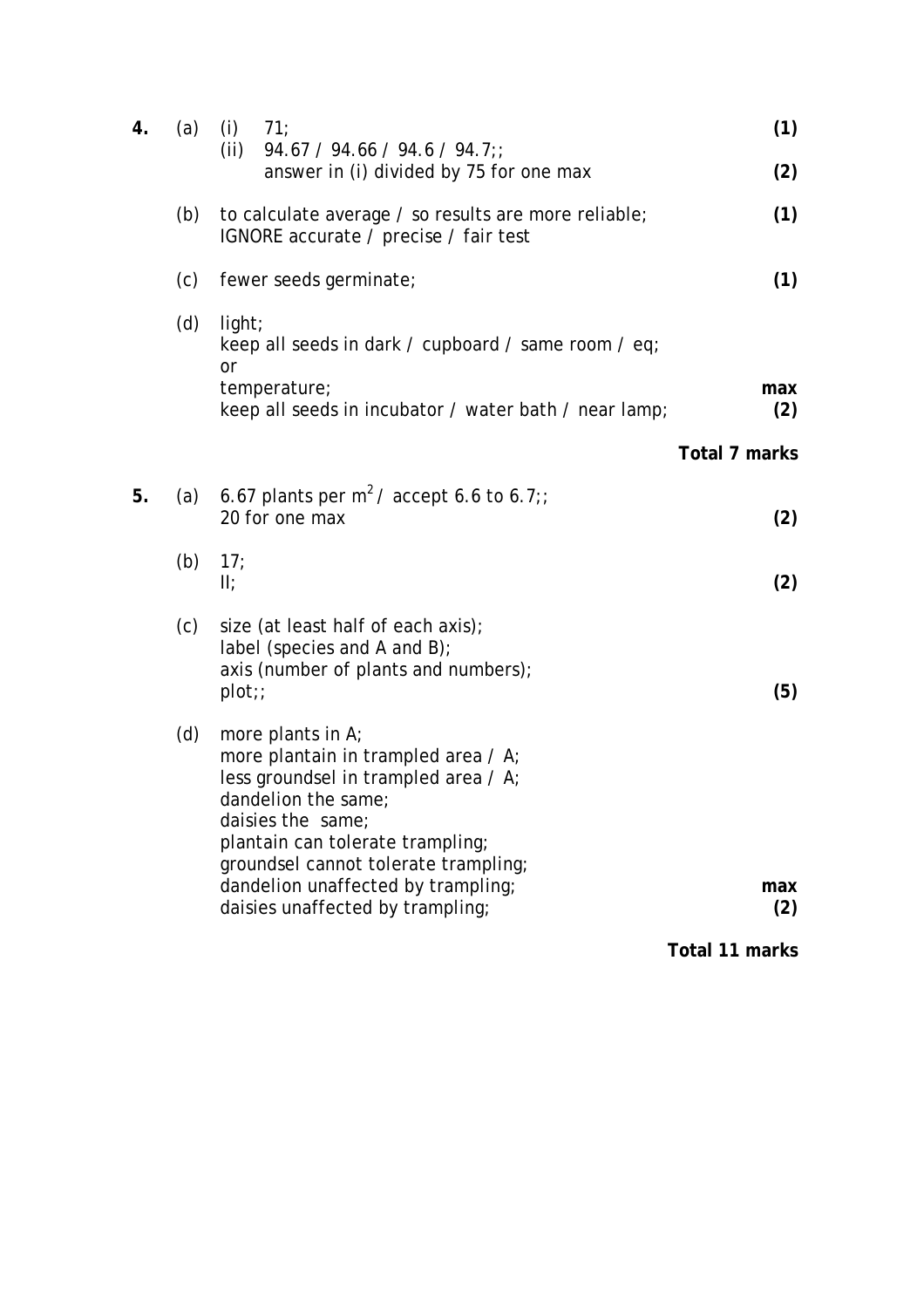| 6. | (a) |                                                                                                                                                                                                                                                                                                                                                                                                                      | increasing temperature increases KE of molecules / more<br>collisions / increases enzyme activity;                                                                                                                              | (1)        |
|----|-----|----------------------------------------------------------------------------------------------------------------------------------------------------------------------------------------------------------------------------------------------------------------------------------------------------------------------------------------------------------------------------------------------------------------------|---------------------------------------------------------------------------------------------------------------------------------------------------------------------------------------------------------------------------------|------------|
|    | (b) | 14;                                                                                                                                                                                                                                                                                                                                                                                                                  |                                                                                                                                                                                                                                 | (1)        |
|    | (c) | (i)<br>(ii)                                                                                                                                                                                                                                                                                                                                                                                                          | as temperature increases;<br>the number of bubbles / photosynthesis / rate increases<br>/ 30°C is best temperature for photosynthesis;<br>yes / no qualified;                                                                   | (2)        |
|    |     |                                                                                                                                                                                                                                                                                                                                                                                                                      | only up to 30°C / decrease at highest temperature / at<br>$35^{\circ}$ C;                                                                                                                                                       | (2)        |
|    | (d) | result 1 for 20 $\degree$ C / any result at 35 $\degree$ C;                                                                                                                                                                                                                                                                                                                                                          |                                                                                                                                                                                                                                 | (1)        |
|    | (e) | (i)                                                                                                                                                                                                                                                                                                                                                                                                                  | temperature (constant/controlled);<br>electronic / thermostatically controlled water bath /<br>digital thermometer / eq;<br><sub>or</sub>                                                                                       |            |
|    |     | (ii)                                                                                                                                                                                                                                                                                                                                                                                                                 | bubbles / volume / amount of gas;<br>measuring cylinder / syringe / two people counting;<br>increase above 35°C / decrease below 15°C / smaller<br>increments;<br>to see if the rate of photosynthesis alters;<br><sub>or</sub> | max<br>(2) |
|    |     |                                                                                                                                                                                                                                                                                                                                                                                                                      | use other species;<br>compare pattern;                                                                                                                                                                                          | (2)        |
|    | (f) | (i)<br>(ii)                                                                                                                                                                                                                                                                                                                                                                                                          | carbon dioxide / light;<br>add stated volume of sodium hydrogencarbonate to the                                                                                                                                                 | (1)        |
|    |     |                                                                                                                                                                                                                                                                                                                                                                                                                      | pond water / same distance / intensity / wattage;<br>IGNORE same place/amount                                                                                                                                                   | (1)        |
|    |     |                                                                                                                                                                                                                                                                                                                                                                                                                      | Total 13 marks                                                                                                                                                                                                                  |            |
| 7. |     | C - two or more stated concentrations of amylase / enzyme;<br>O - same source of enzyme / human / fungus;<br>R - repeat tests for each concentration;<br>$M1$ - ref to time;<br>2 - iodine solution / Benedict's;<br>3 - black to yellow / blue to red / idea of colour change;<br>S1 - same / stated concentration/volume of starch;<br>2 - same temperature / water bath;<br>3 - equal volume of amylase / enzyme; |                                                                                                                                                                                                                                 |            |
|    |     |                                                                                                                                                                                                                                                                                                                                                                                                                      |                                                                                                                                                                                                                                 | max<br>(6) |
|    |     |                                                                                                                                                                                                                                                                                                                                                                                                                      | Total 6 marks                                                                                                                                                                                                                   |            |
|    |     |                                                                                                                                                                                                                                                                                                                                                                                                                      |                                                                                                                                                                                                                                 |            |

**PAPER TOTAL 50 MARKS**